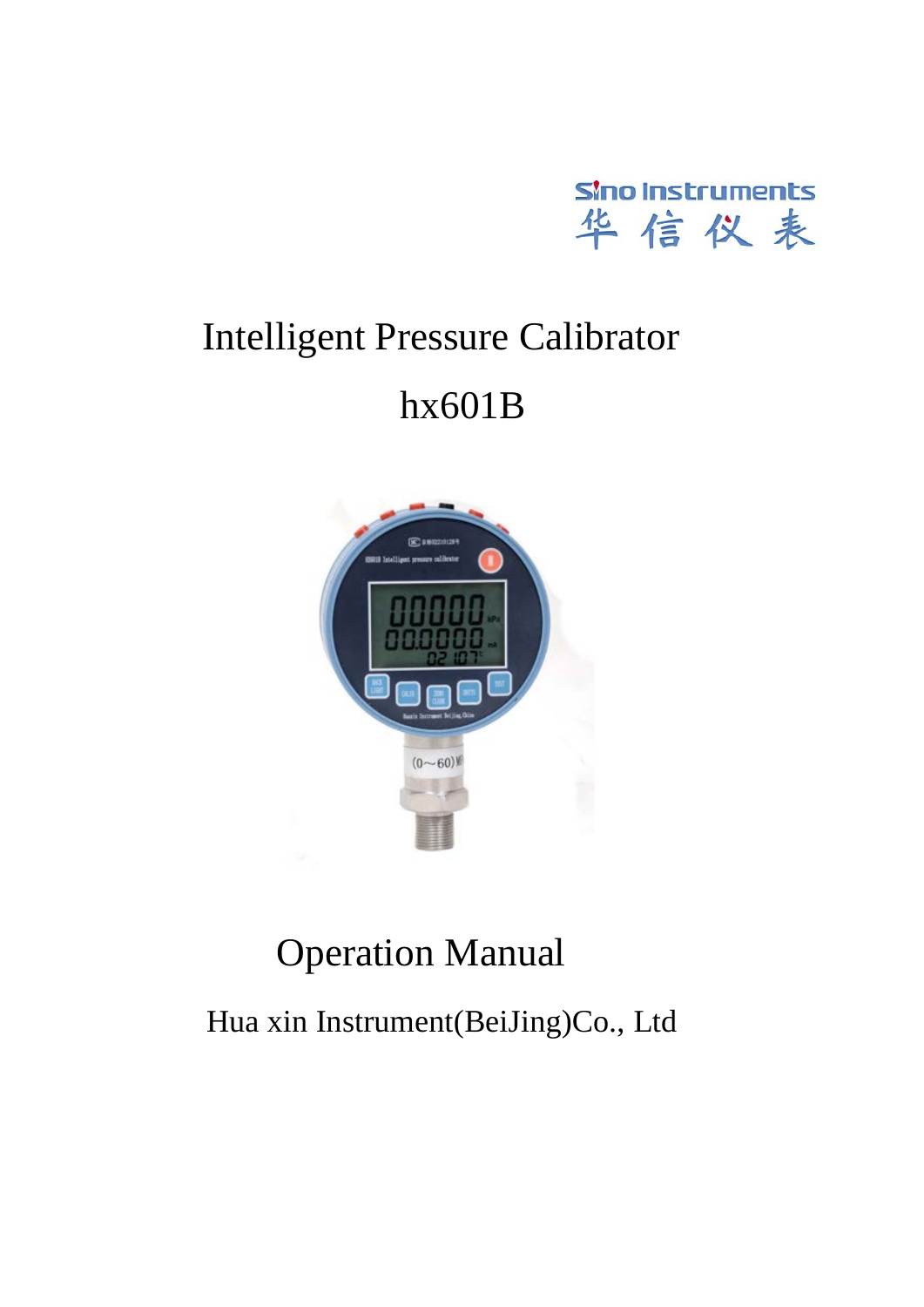# <span id="page-1-0"></span>**Claim:**

Due to the limitation of the editing time, rapid market change, and constantly upgrading and updating of the product, the manual will be updated without notice; The Company reserves the right to amend the content. Any errors, please point out timely. If there is any other suggestion, please feel free contact with us!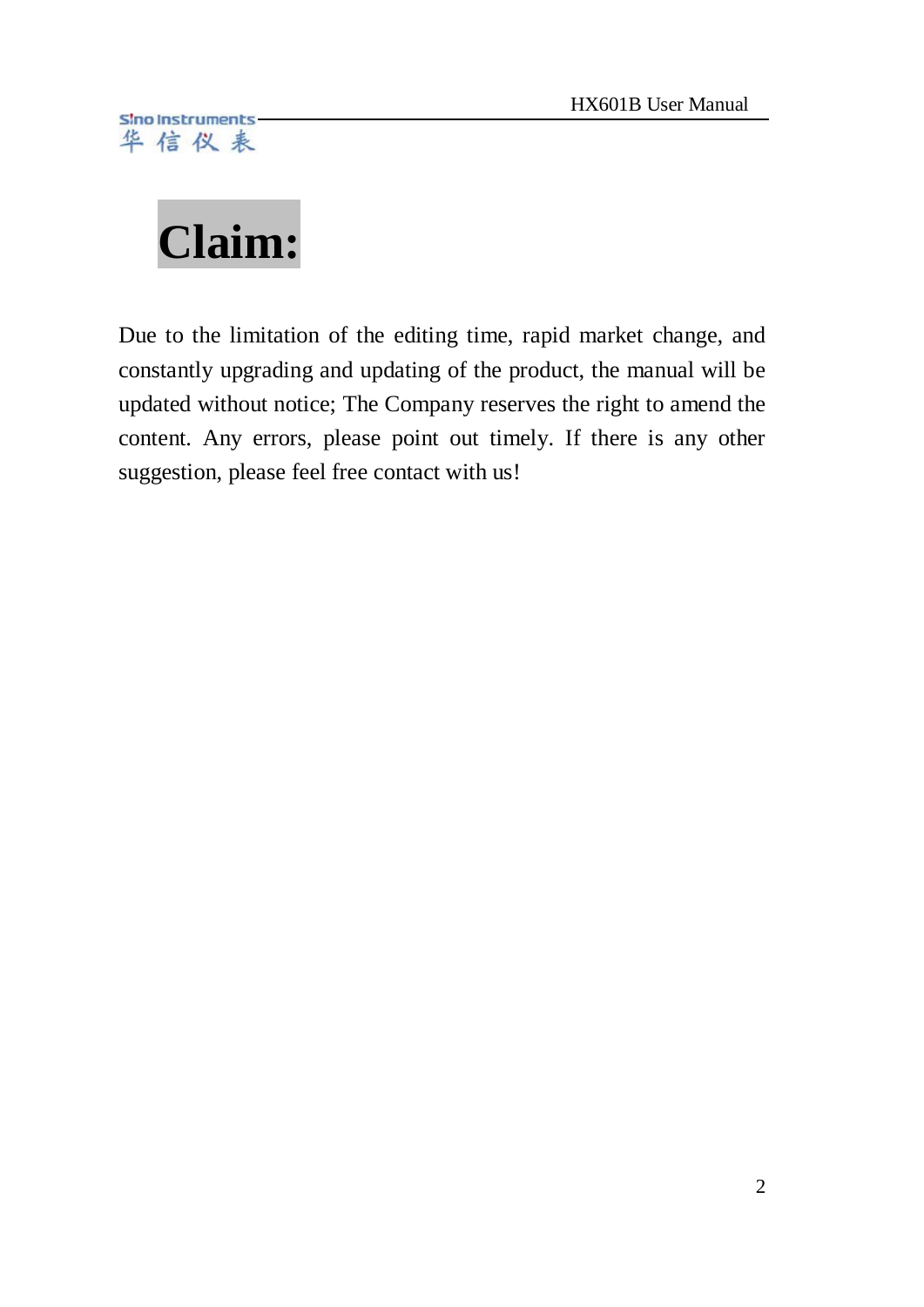# Catalogue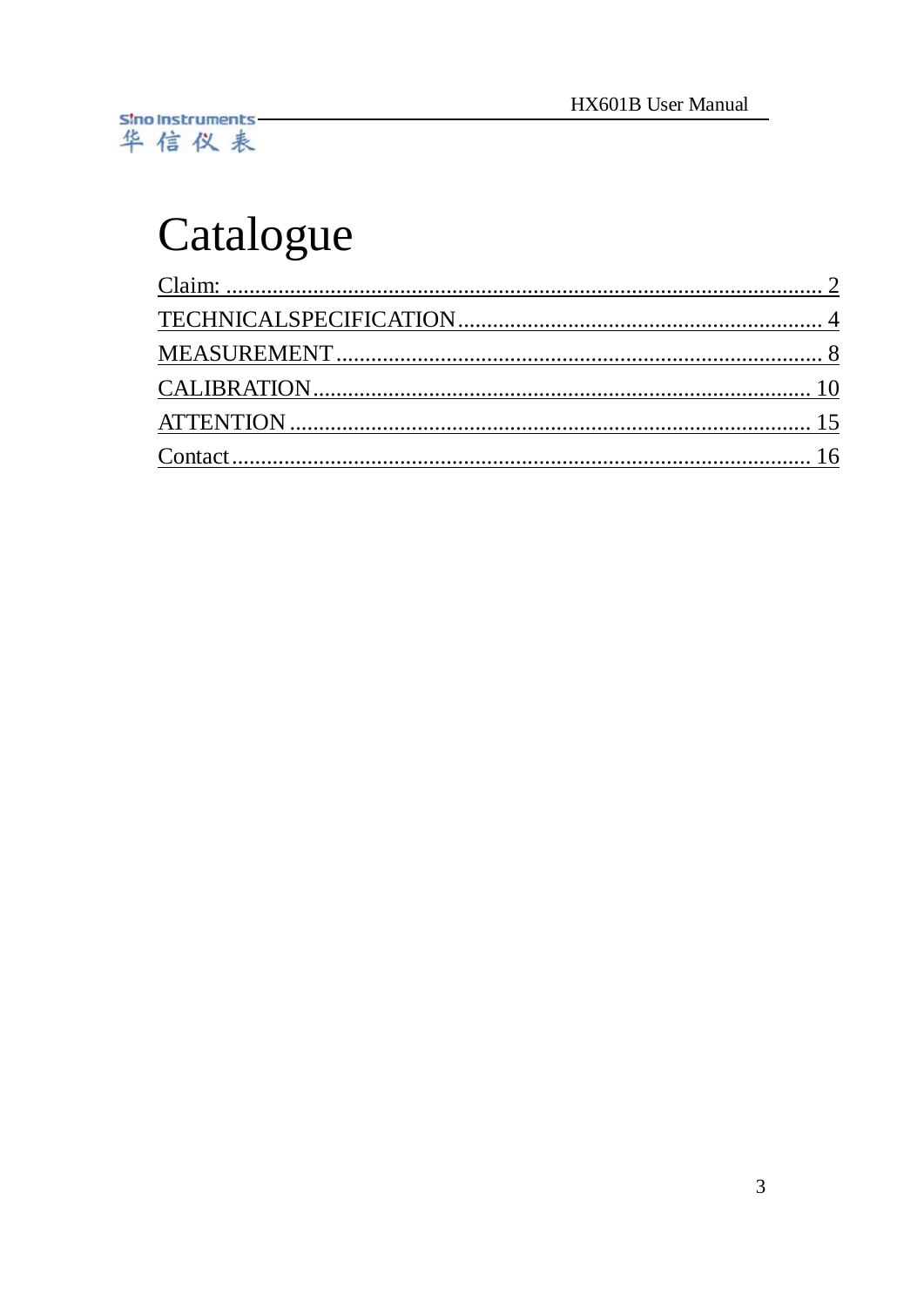## **SUMMARY**

HX601B is a high-precision single-range digital pressure gauge, which is composed of high-precision [measurement chips](http://dict.cnki.net/dict_result.aspx?searchword=%e6%b5%8b%e9%87%8f%e8%8a%af%e7%89%87&tjType=sentence&style=&t=measurement+chip), DC24V power supply, rechargeable battery protection circuit and single-range pressure modules and so on. This unit can be used for real-time measurement of pressure value and the calibration of the pressure transmitters, differential pressure transmitters, pressure transducers and pressure gauges.

### <span id="page-3-0"></span> **TECHNICALSPECIFICATION**

- ★ Pressure measurement range: depend on the range of the modules. accuracy:  $\pm 0.05\%$  F.S
- $\star$  current measurement: range(0~25)mA sensitivity0.1 $\mu$ A [input impedance](http://dict.cnki.net/dict_result.aspx?searchword=%e8%be%93%e5%85%a5%e9%98%bb%e6%8a%97&tjType=sentence&style=&t=input+impedance) less than  $40k\Omega$ accuracy:  $\pm (0.03\%RD + 0.02\%F.S)$
- $\star$  voltage measurement: range: (0~25)V sensitivity0.1mV Input impedance above 90KΩ accuracy:  $\pm (0.03\%RD + 0.02\%FS)$
- ★ DC output: DC24V output ( $\leq$ 30mA) accuracy:  $\pm$ 1%F.S
- $\bigstar$  Power supply: 2 [lithium batteri](http://dict.cnki.net/dict_result.aspx?searchword=%e9%94%82%e7%94%b5%e6%b1%a0&tjType=sentence&style=&t=lithium+battery)es.
- $\star$  Weight: 0.7kg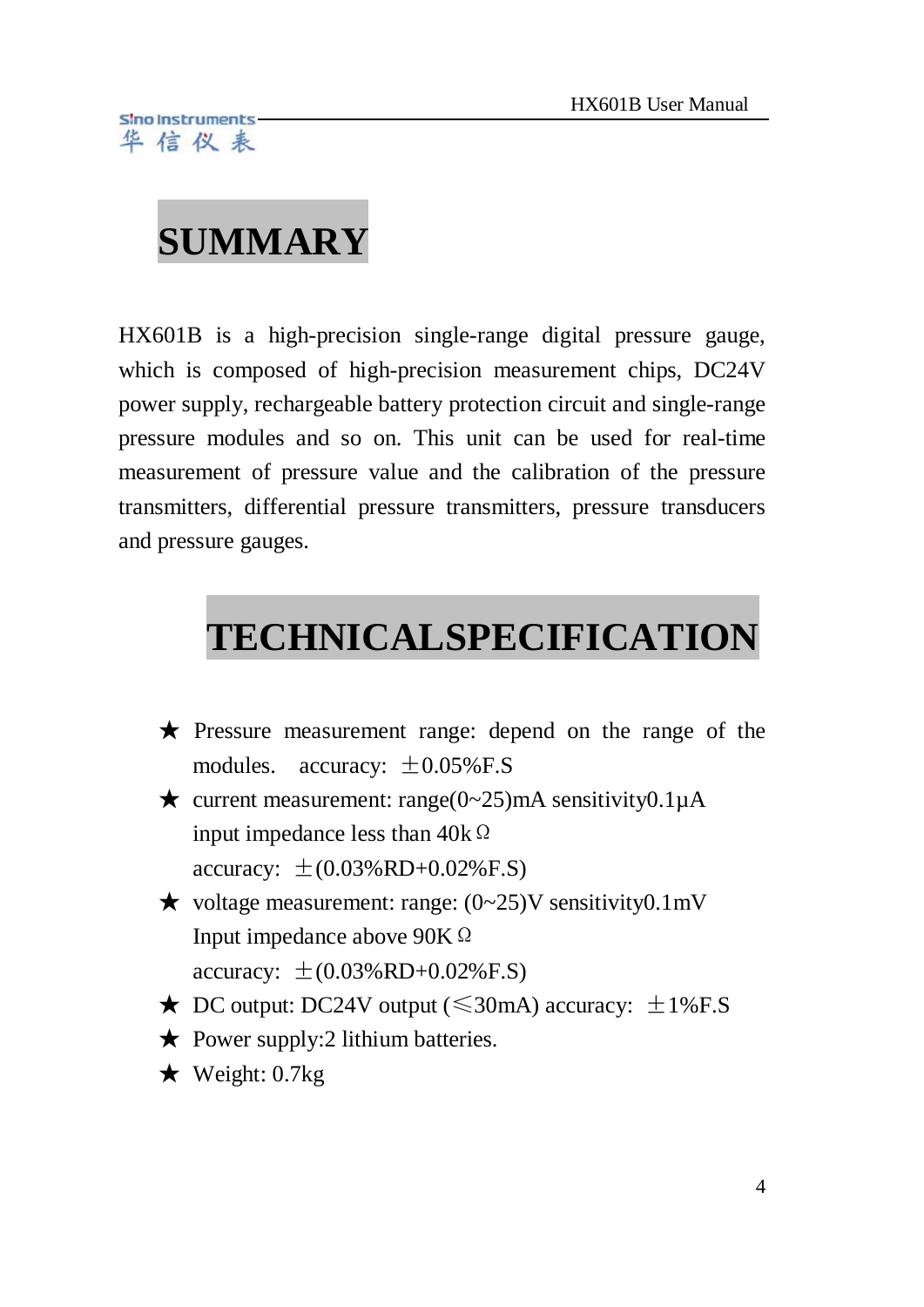#### $\bigstar$  Dimension: 171.5mm×110m m×44mm

### **FEATURES**

- Microprocessor in HX601B will be able to make automatic adjustment and compensation of nonlinear and zero drift. The high-stability pressure transducer and 24-bit A/D converter will insure the precision and the reliability of the unit.
- Fast on data collecting, USB communication and easy operation.
- Small in size, auto charging rechargeable [lithium battery,](http://dict.cnki.net/dict_result.aspx?searchword=%e9%94%82%e7%94%b5%e6%b1%a0&tjType=sentence&style=&t=lithium+battery)  suitable for both on-spot and lab calibrations.
- HX601B can be used as standard device, it applies to on-spot and lab calibrations in many fields including power industry, metallurgy industry, petroleum industry and chemical industry and so on.

### **WORKING PRINCIPLE**

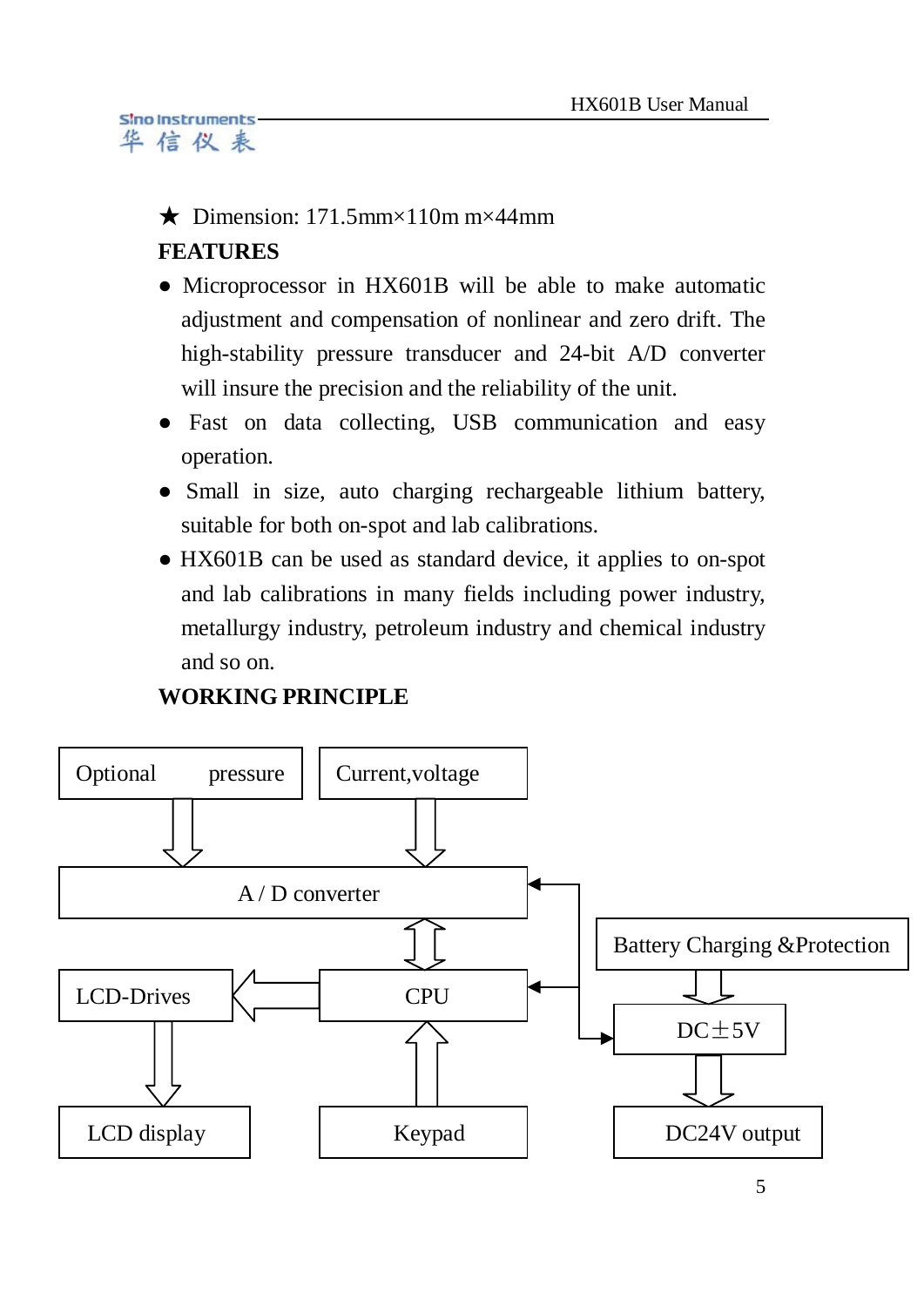Instructions: the tested pressure signal acts on the pressure module to output corresponding [electrical signal](http://dict.cnki.net/dict_result.aspx?searchword=%e7%94%b5%e4%bf%a1%e5%8f%b7&tjType=sentence&style=&t=electrical+signal) which would be magnified firstly then converted by A/D converter. The microprocessor will sequentially collect data and then make revision to the data, the current and voltage measurement signal will be led into via the terminal on the [panel,](http://dict.cnki.net/dict_result.aspx?searchword=%e9%9d%a2%e6%9d%bf&tjType=sentence&style=&t=panel) after the A/D conversion and the simply processing by microprocessor, the final result would be displayed on the LCD screen.

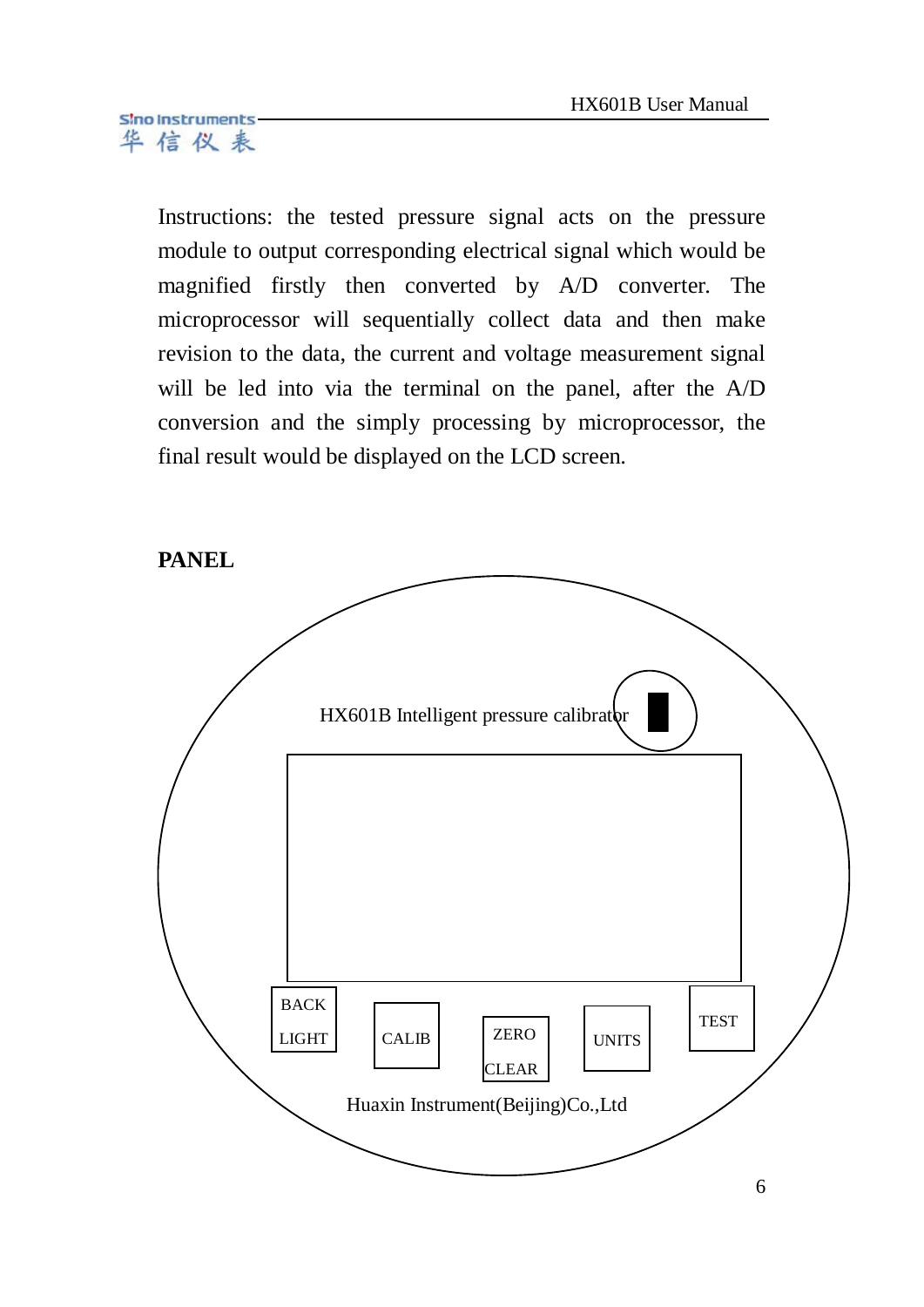#### **Keypad instructions**

- (1) "UNITS": starting unit is kPa, press this key to switch unit circularly among mmHg、mmH2O、bar 、mbar、psi、kgf、 MPa and Pa.
- (2) "ZERO CLEAR": press this key to clear current value as zero drift value. Then this gauge would be already in a cleared condition when you start it up again.
- (3) "TEST": press this key to switch circularly between current measurement and voltage measurement, default status is current measurement.
- (4) "CALIB": press this key for zero point calibration and [linear](http://dict.cnki.net/dict_result.aspx?searchword=%e7%ba%bf%e6%80%a7%e4%bf%ae%e6%ad%a3&tjType=sentence&style=&t=linear+revision)  [revision](http://dict.cnki.net/dict_result.aspx?searchword=%e7%ba%bf%e6%80%a7%e4%bf%ae%e6%ad%a3&tjType=sentence&style=&t=linear+revision) to insure the accuracy.(DON'T USE THE KEY WHEN THERE ARE NO NECESSARY CALIBRATION EQUIPMENTS AVAILABLE)

Connection terminals: including terminals for current measurement, voltage measurement, DC24V output and a public terminal.

● Two-line LCD display screen.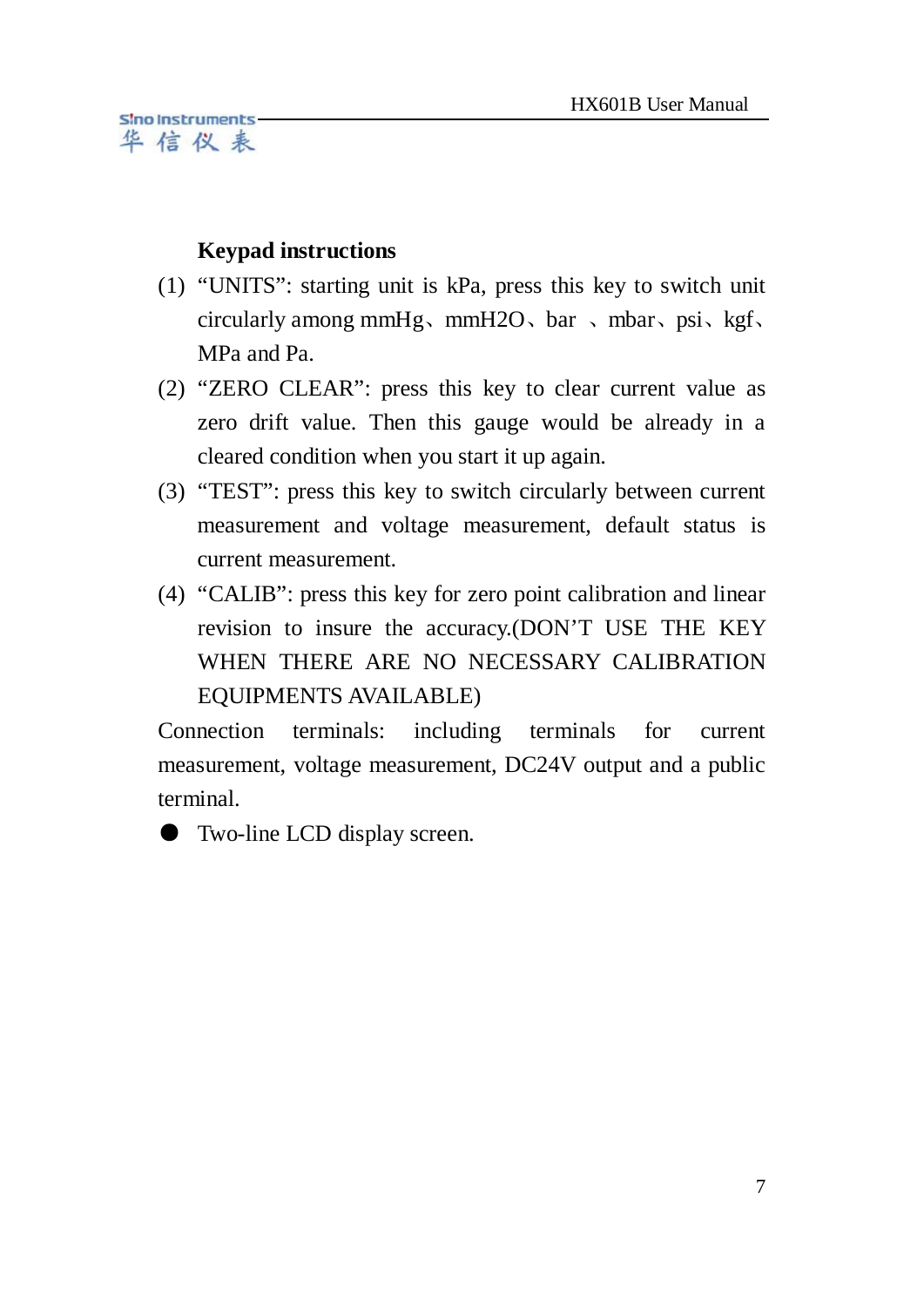### <span id="page-7-0"></span>**MEASUREMENT**

#### **Pressure Measurement**

(1) Connect the pressure gauge with the pressure generator; check the pressure module before increasing pressure.

(2) Increase pressure up to full scale slowly, after maintaining it for 1 to 2 minutes, relieves the pressure until it falls back to zero. After that, redo the process two more times before measurement.

(3) Press "ZERO CLEAR" key when the pressure falls back to zero.

(4) Press "UNITS" key to select pressure unit.

Note: An alert indicates a pressure overload, pressure relief is required immediately.

### **Voltage Measurement**

Lead the tested voltage to the terminals for voltage measurement with a testing line. (Mind the reversal of the polarities), press "TEST" key to switch to voltage measurement, you can do the measurement when the second line of the display screen says "00.0000 V"

Note: An alert indicates a voltage overload, voltage relief is required immediately.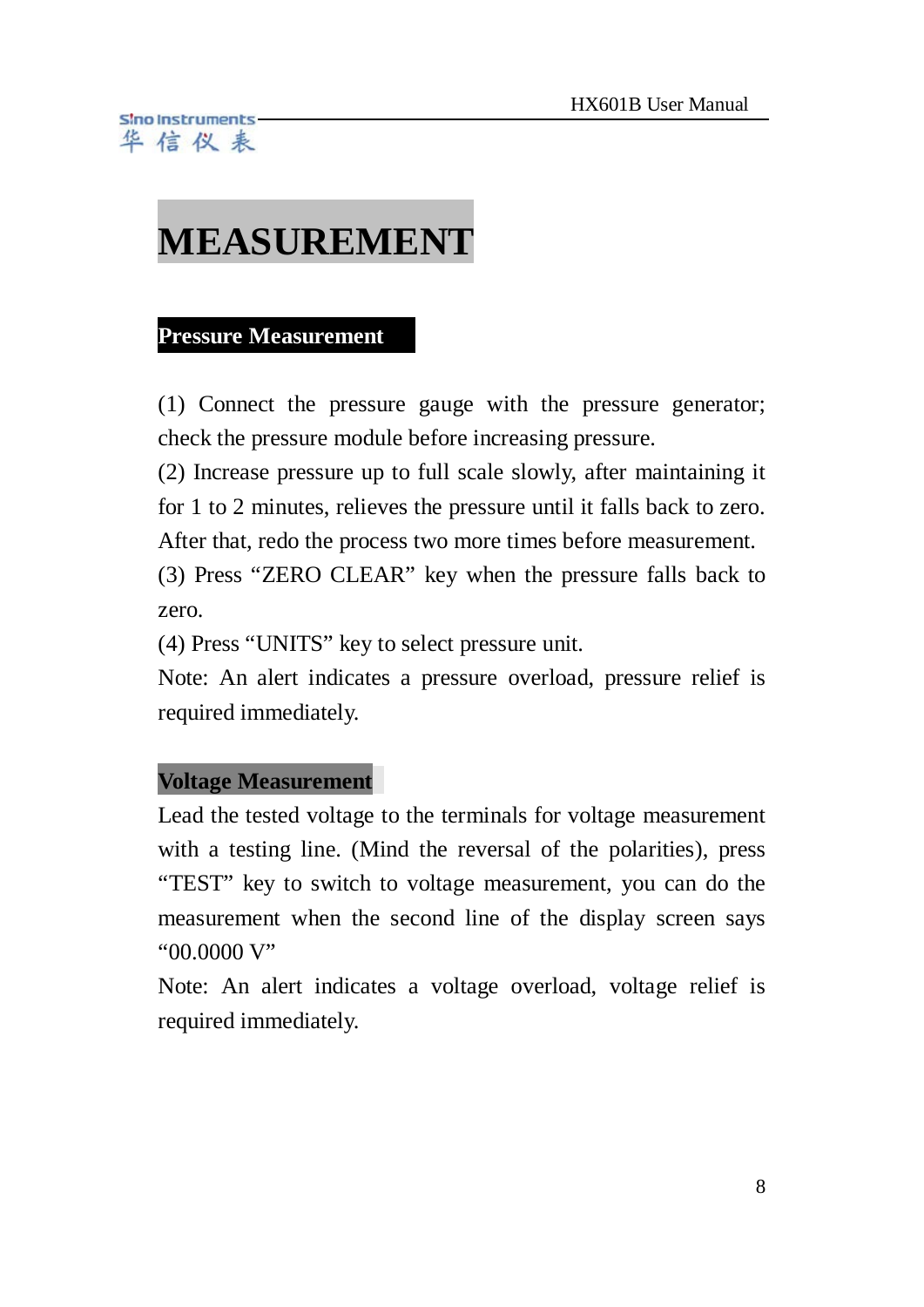#### **Current Measurement**

(1)Lead the tested current to the terminals for current measurement with a testing line. (Mind the reversal of the polarities), press "TEST" key to switch to current measurement, you can do the measurement when the second line of the display screen says "00.0000 mA"

(2)To do two-wire system measurement, a two-wire system pressure transmitters' connection should be as below:

Note: An alert indicates a current overload, current relief is required immediately.

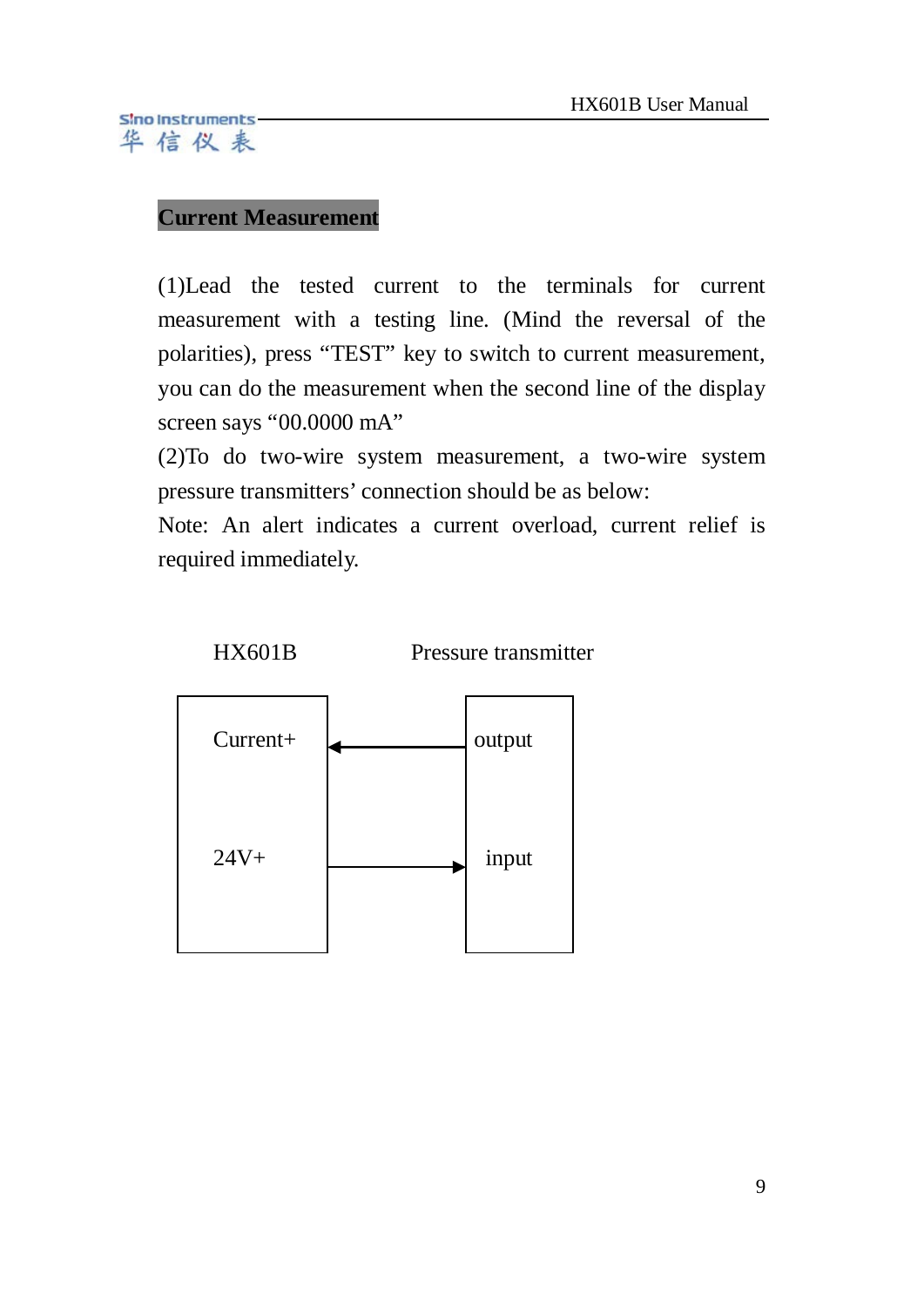# <span id="page-9-0"></span>**CALIBRATION**

j The calibration should be carried out under a standard calibration condition, which includes standard environment, standard temperature and necessary equipments. The calibrator has a password to protect this kind of "not allowed" access. Please operating the items according to our manual, or we will not responsible for the bad result.

#### **pressure calibration**

1. Input the code

Operations: press "ZERO CLEAR" to select positions and "TEST" to select numbers. After that, press "CALIB" to confirm.

2. Calibration items selection

Press "ZERO CLEAR" to select among pressure, voltage and current.



P=pressure V=voltage I=current

Press "CALIB" to confirm.

3. Calibration modes selection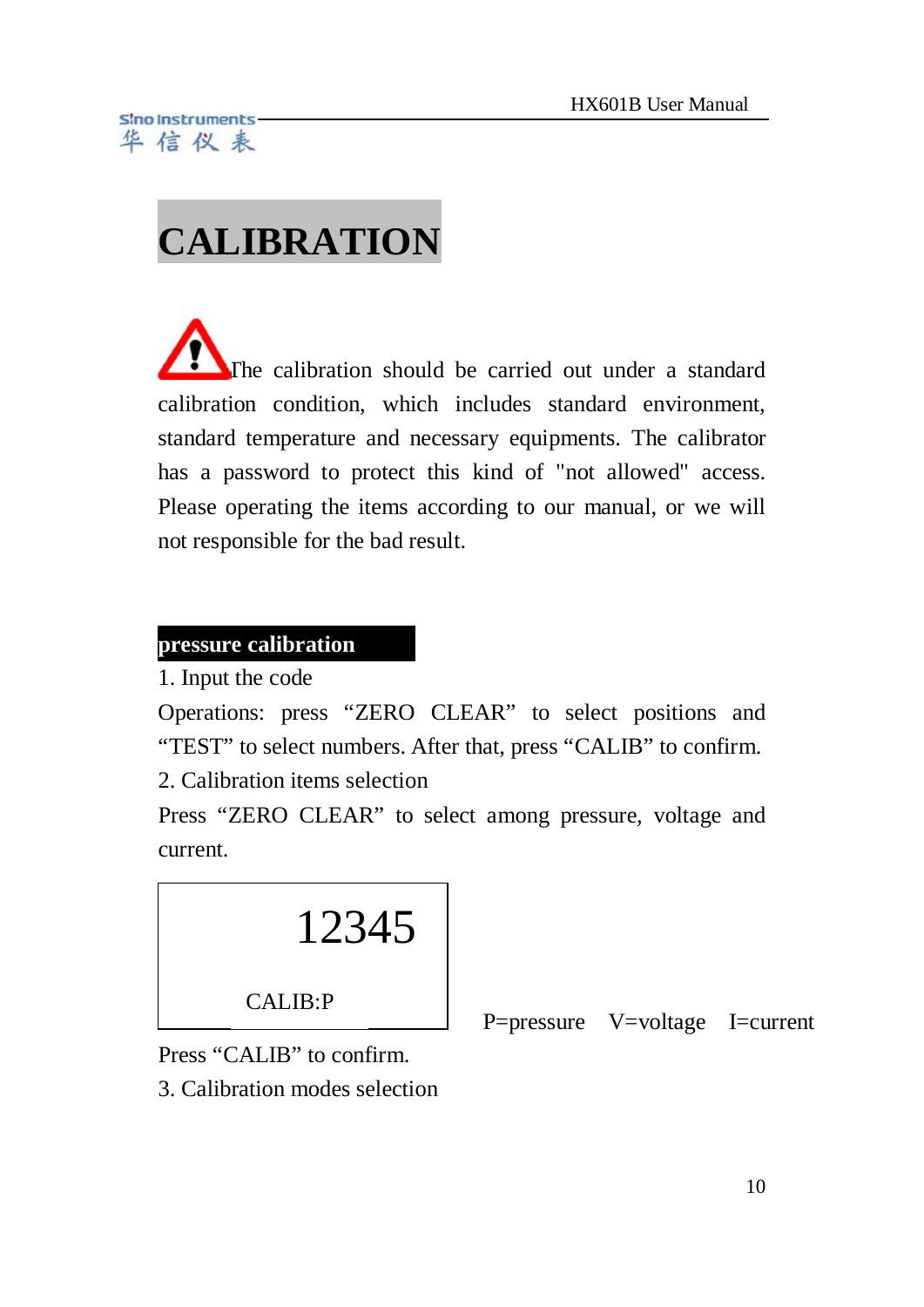S.1--------zero point and full scale calibration

S.2--------pressure linear revision mode

Press "ZERO CLEAR" to select and "CALIB" to confirm.

4. Operations:

S.1 Mode: (zero point and full scale calibration)

Four steps as below:





(4) zero-point with pressure gain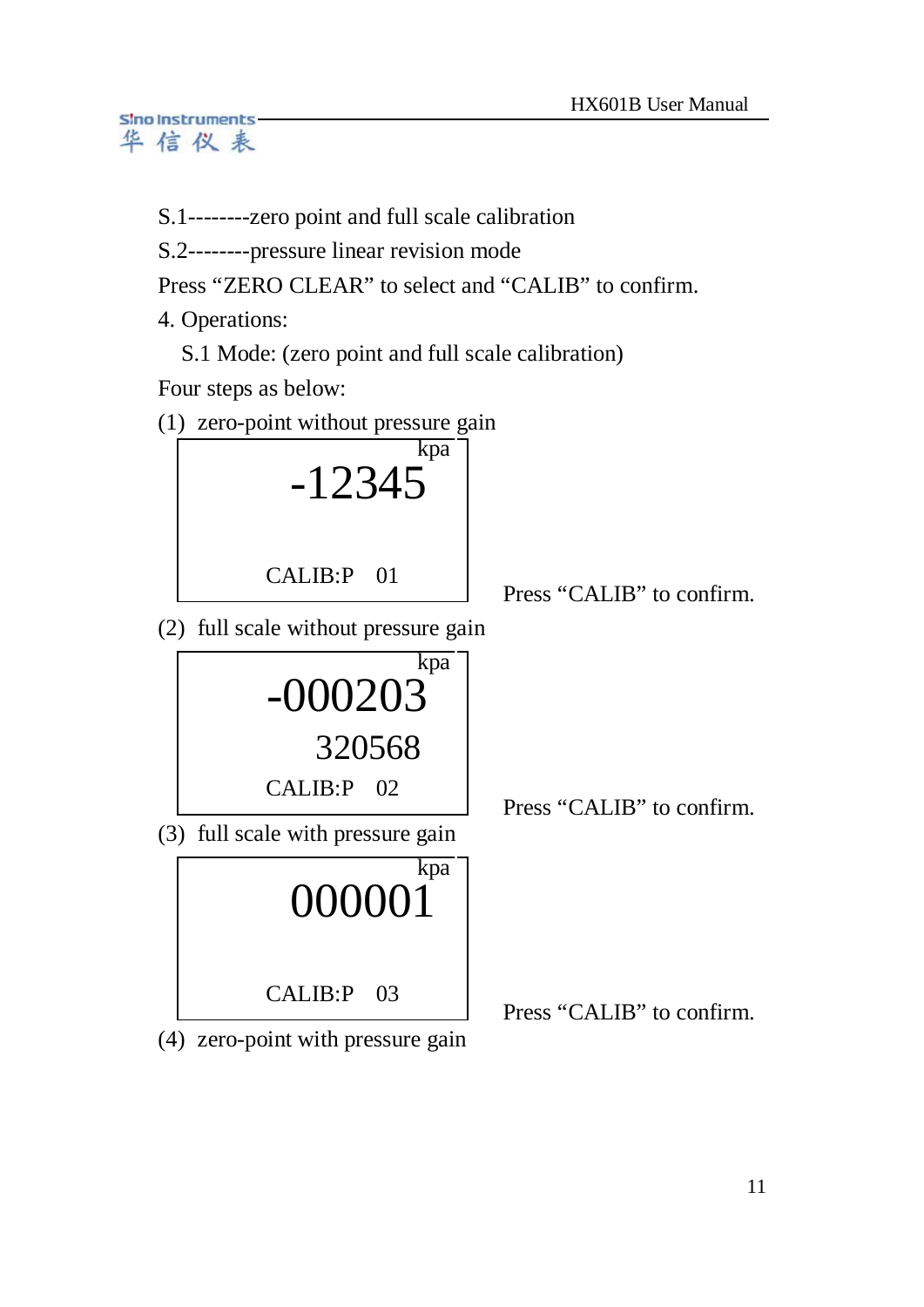

Press "CALIB" to confirm.

(5)

To input module range, press "ZERO CLEAR" to select position and "TEST" to select numbers, press "CALIB" to confirm, then it will go back to "calibration items selection" interface as below:



S.2 Mode: (pressure linear revision)

1. Input the upper limit and lower limit, press "ZERO CLEAR" to select position and "TEST" to select numbers, then press "CALIB" to confirm.

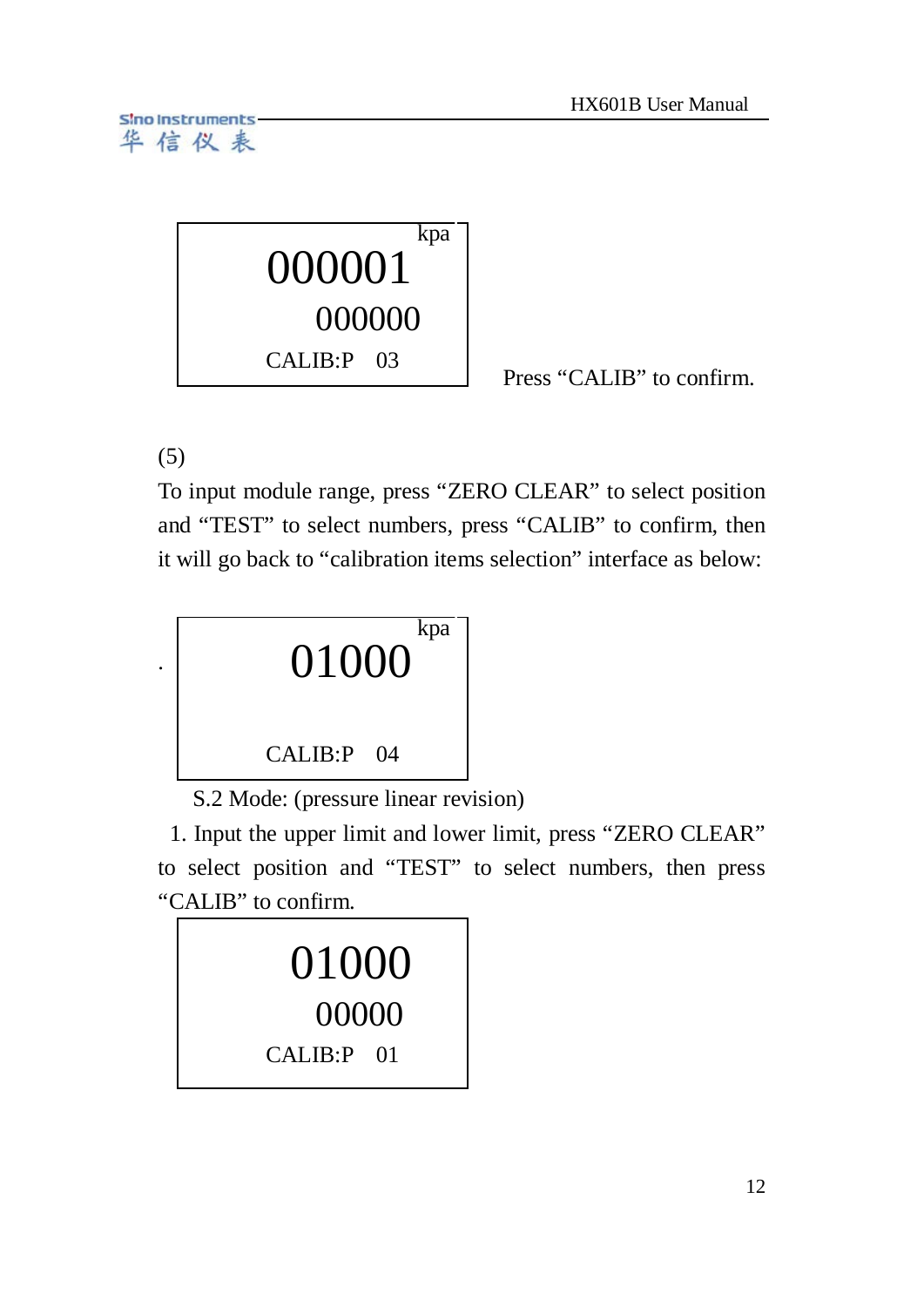2. Input revision points number, press "ZERO CLEAR" to select position and "TEST" to select numbers.



Press "CALIB" to confirm and move on to the next point's revision.



The upper line displays the pressure value the testing pump inputs.

The lower line displays the current measured value.

The bottom line says it's the  $1<sup>st</sup>$  point being revised.

Revision process as below: (suppose there are 9 test points for 1.6MPa)

01-------pressure falls backs to zero point, press "CALIB" to confirm, the bottom line says "02".

02-------pressure rises up to 200Kpa, press "CALIB" to confirm,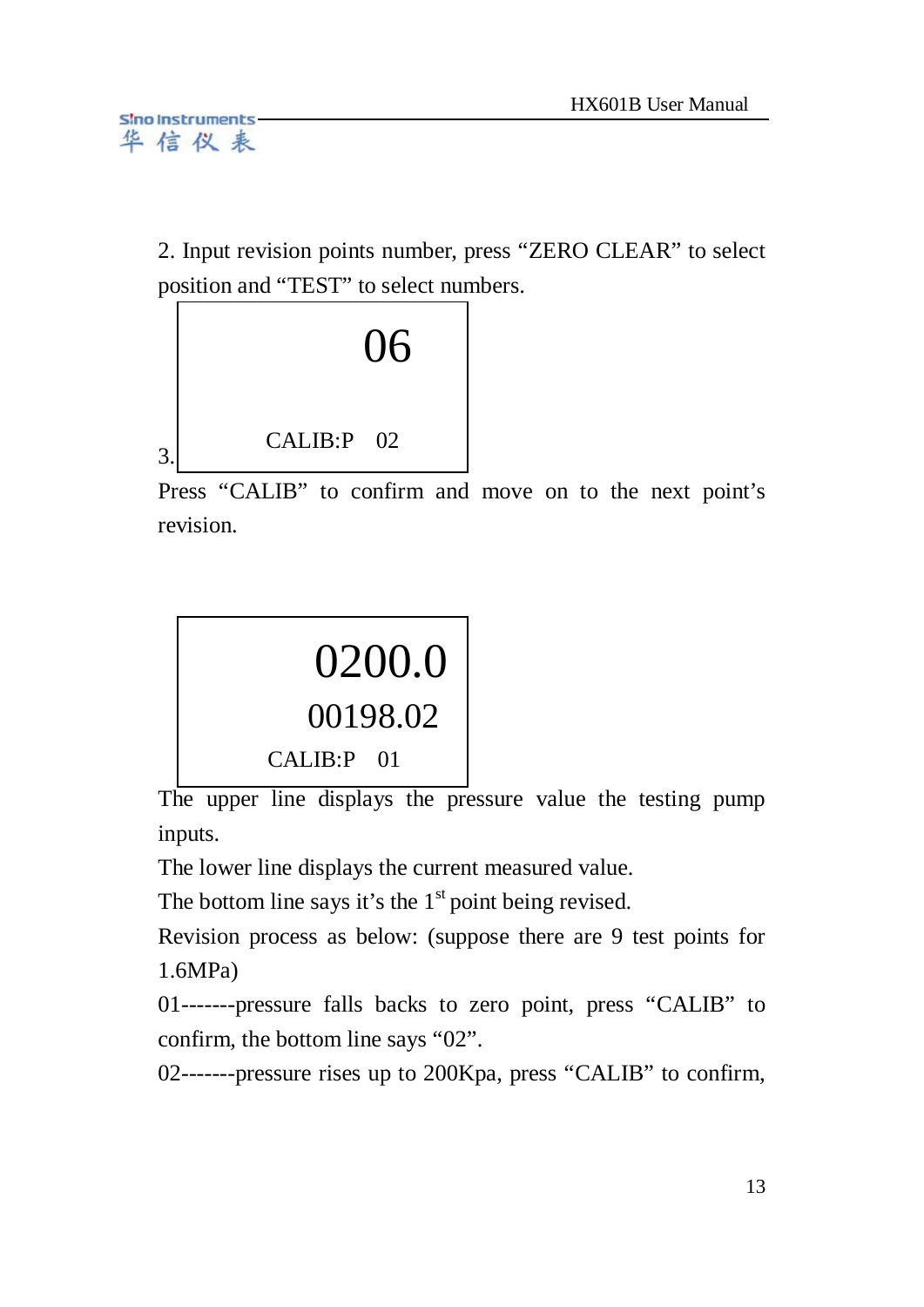the bottom line says "03"

03-------pressure rises up to 400Kpa, press "CALIB" to confirm, the bottom line says "04"

……………………………

09-------pressure rises up to 1.6Mpa, press "CALIB" to confirm, the whole revision is done.

### **current/voltage calibration**

Current full scale: 25mA, voltage full scale 25V Press "ZERO CLEAR" to switch between current and voltage, press "CALIB" to confirm.

After the voltage/current zero calibration, press "CALIB" to confirm.



CALIB:V

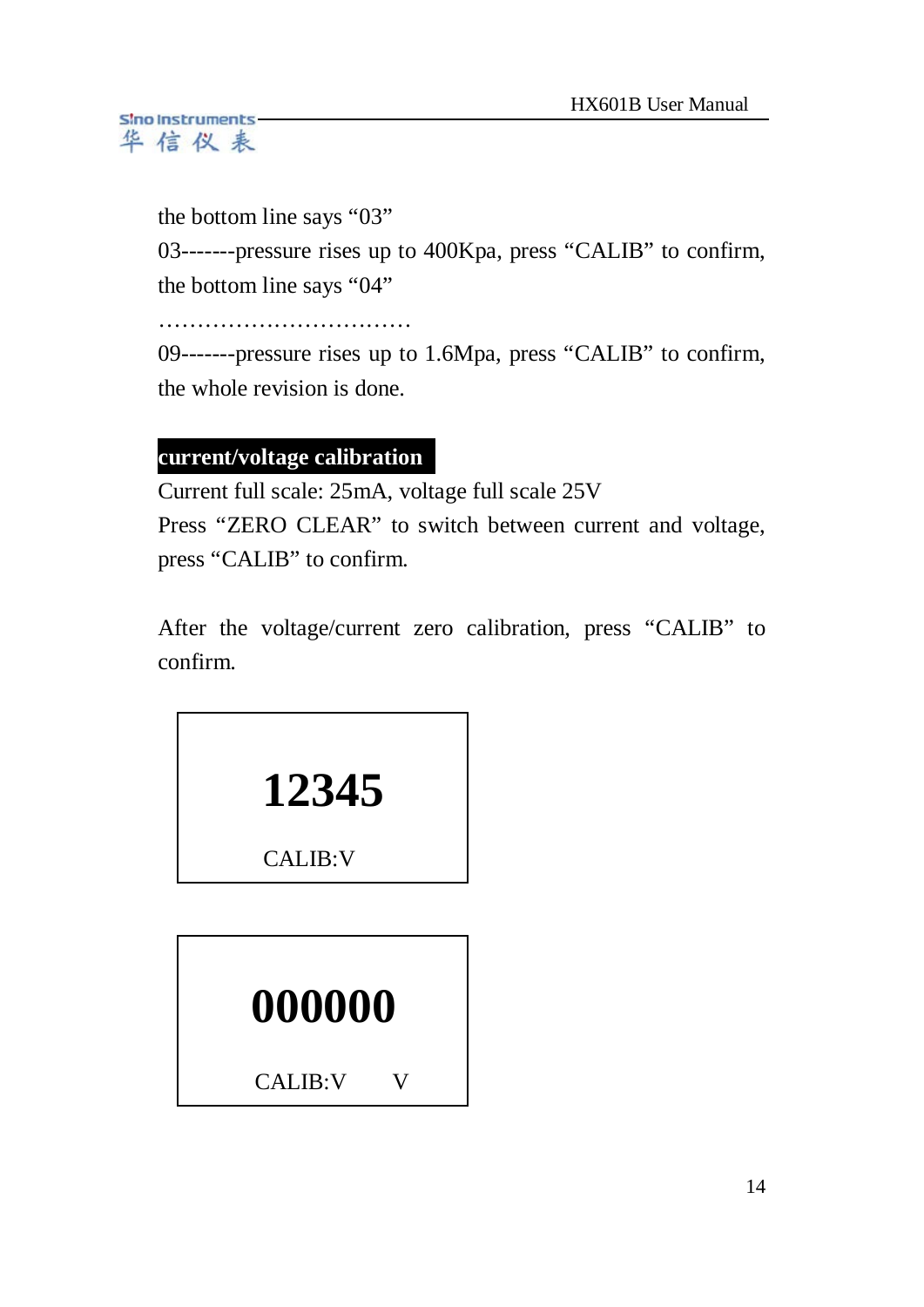After the voltage/current full-scale calibration (input voltage full scale25V/25mA), press "CALIB" to confirm.



# <span id="page-14-0"></span>**ATTENTION**

1. The built-in rechargeable Li-ion battery, if there is an under voltage indicating, please charge it in time.

2. The right code is needed before the calibration of the pressure module.